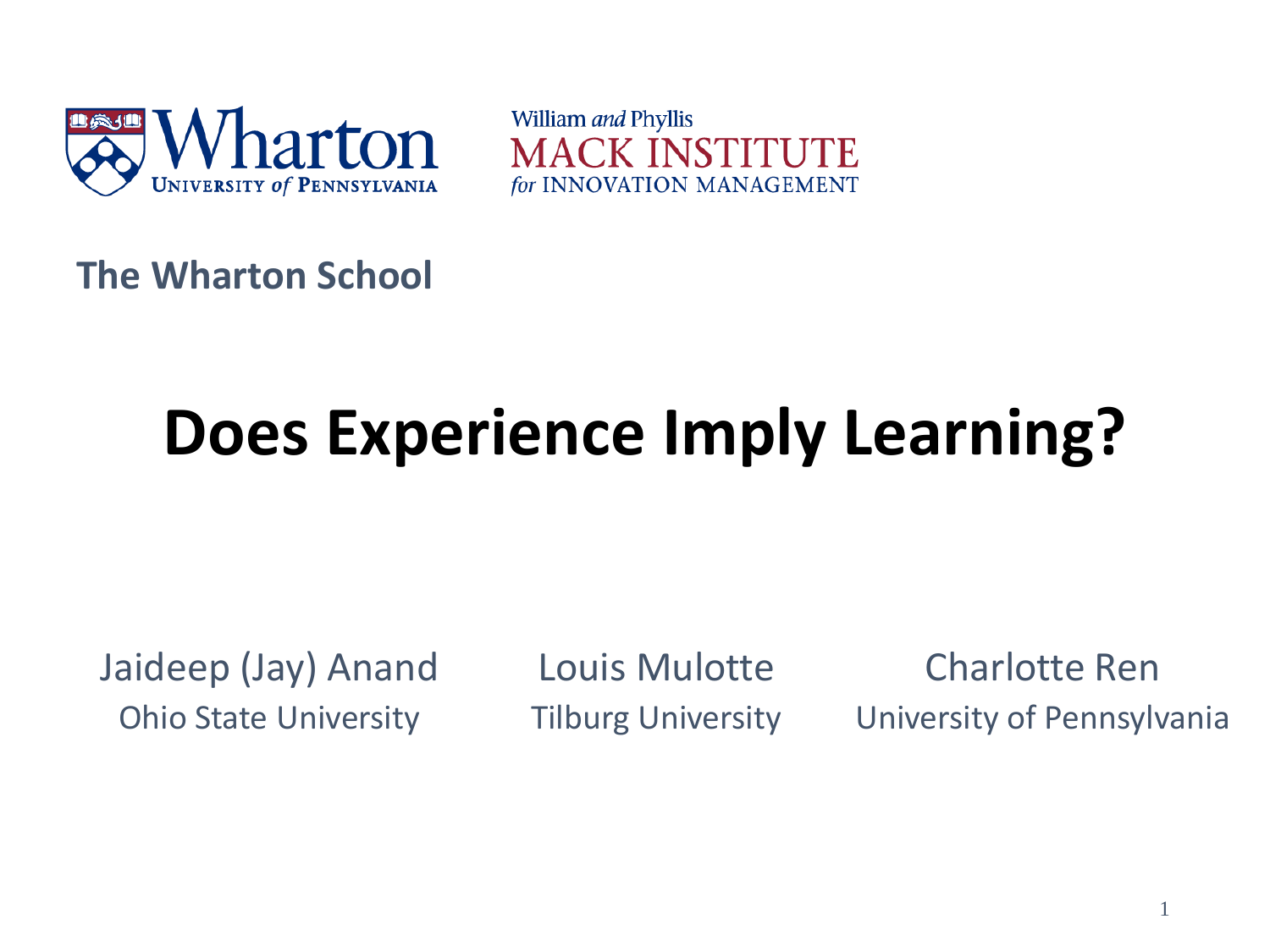## Traditional view: Experience as indication of learning

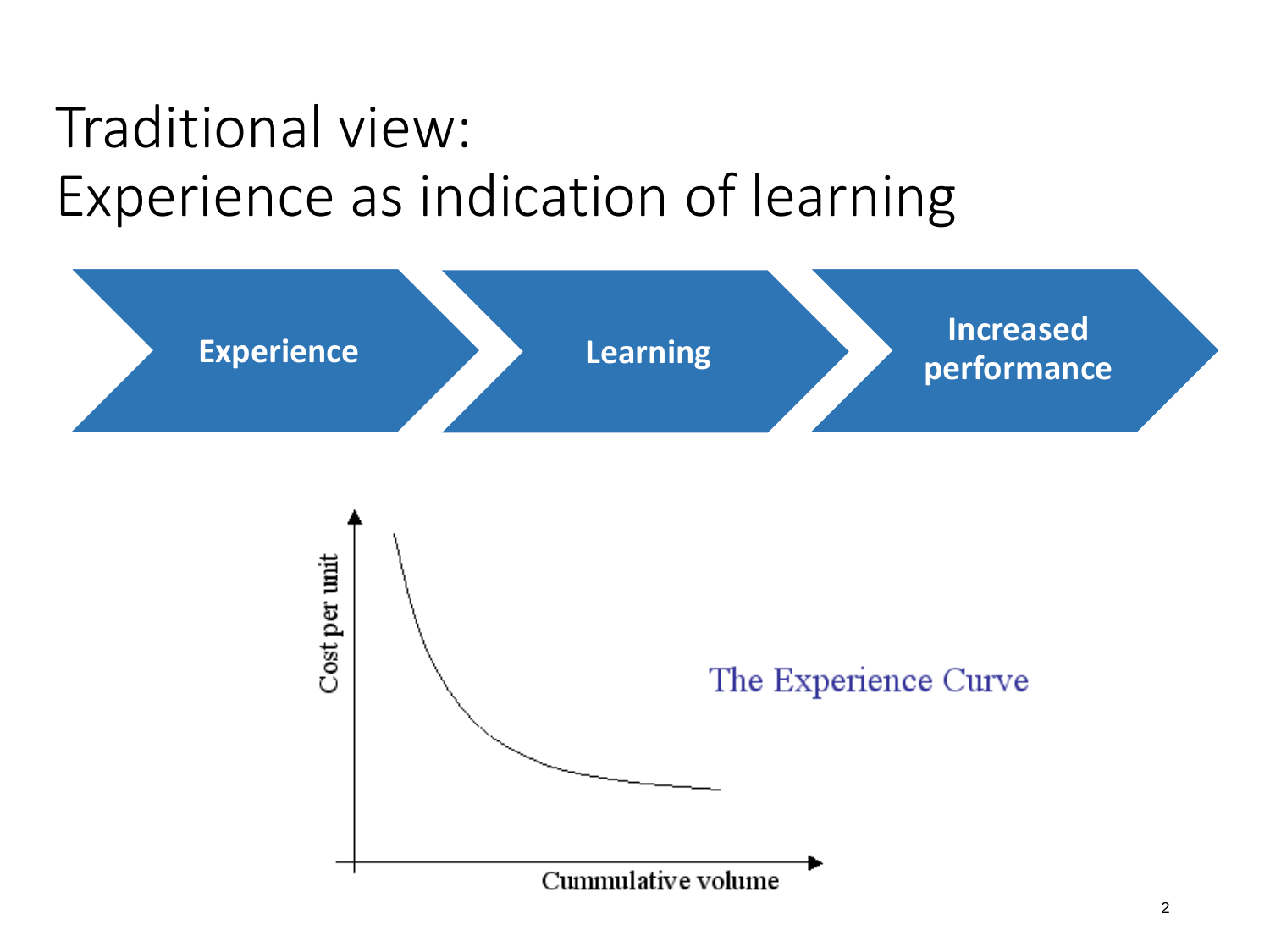Operational Activities vs. Corporate Development Activities (CDAs)

### **Boundary conditions to experiential learning:**

- characterized by high levels of *frequency* (Starbuck 2009)
- the degree of *similarity* between the activities (Tversky, 1977, Cohen and Levinthal 1990)
- **A** clear understanding of the *cause-effect* relationship (Huber 1991)
- negatively affected by *outcome ambiguity* (Levitt and March 1988; Zollo 2009).

### **CDAs differ from operational activities:**

- fairly infrequent (Zollo, 2009)
- made for diverse reasons
- much more complex and thus characterized by high levels of causal ambiguity (Zollo and Singh 2004)
- involve high levels of outcome ambiguity (Dussauge and Garrett 1995, Zollo, 2009)
- 3 involve more discrete choices in the method (Capron and Mitchell, 2012).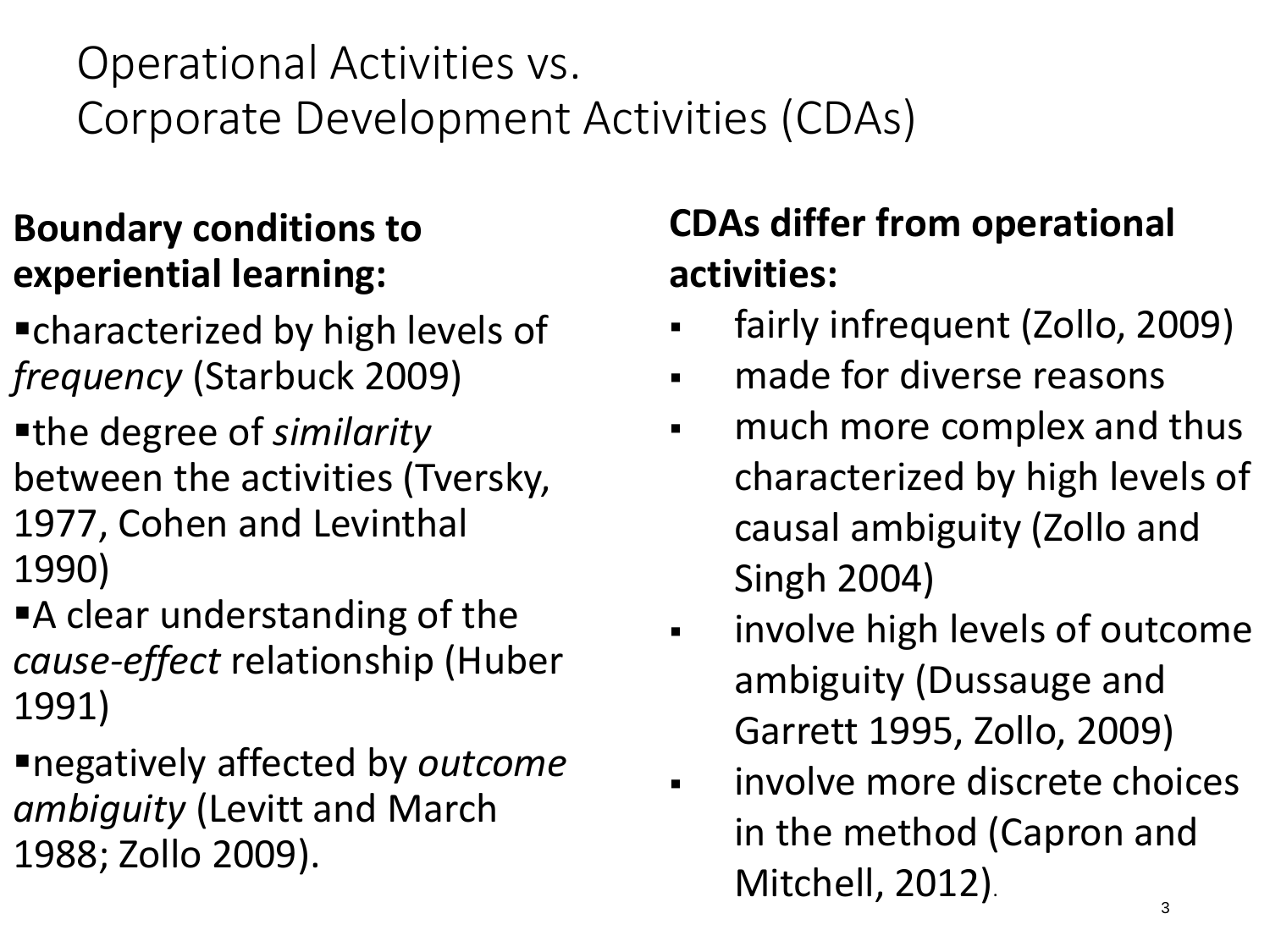# In CDAs: Coexistence of Learning and Selection

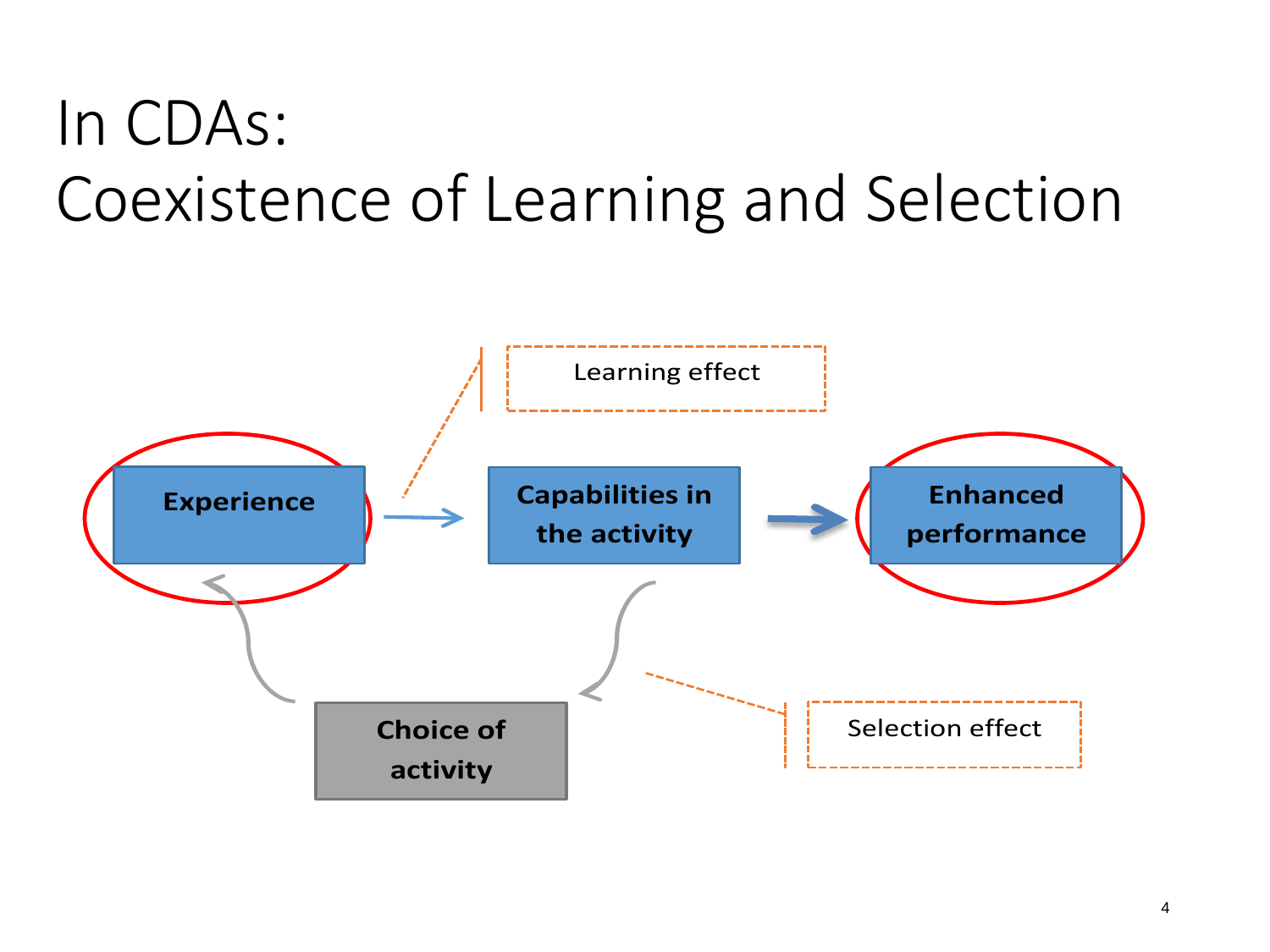### **Empirical Context**



- •Worldwide aircraft industry: 1944-2000
- 437 new product introductions (NPIs) of 159 firms
- 3 NPI modes: Internal Development, Joint Development, and Licensing
- We analyze how a firm's **experience** (i.e. number of times of using a focal NPI mode) affects its NPI **performance** (i.e. an aircraft's cumulative unit sales)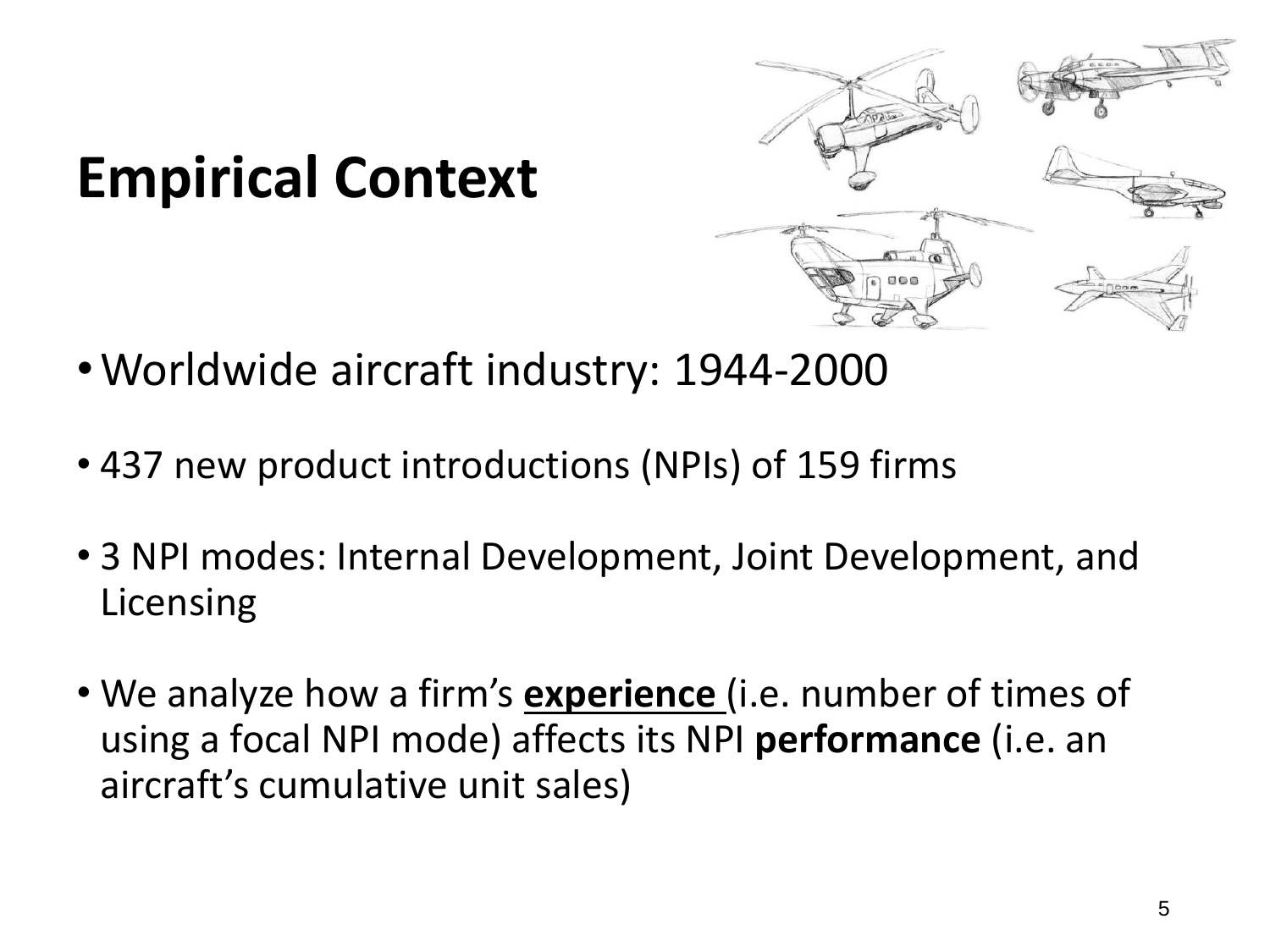#### Analysis Results: The impact of NPI Mode Experience on NPI Performance (N=437)

|                                                                 | Model 1                                                                                                                                                                                                                                                                     | Model 2                      | Model 3                     | Model 4                      |
|-----------------------------------------------------------------|-----------------------------------------------------------------------------------------------------------------------------------------------------------------------------------------------------------------------------------------------------------------------------|------------------------------|-----------------------------|------------------------------|
| <b>Estimation Method</b>                                        | OLS (Eq. 1)                                                                                                                                                                                                                                                                 | OLS (Eq. 1)                  | IV (Eq. 2.2)                | IV (Eq. 2.2)                 |
| <b>Mode Experience</b>                                          | $0.148**$<br>(0.061)                                                                                                                                                                                                                                                        | $0.159**$<br>(0.074)         | 0.051<br>(0.078)            | 0.039<br>(0.084)             |
| <b>Firm Dummies</b>                                             | Not included                                                                                                                                                                                                                                                                | <b>Included</b>              | Not included                | included                     |
| <b>Control Variables</b>                                        | Firm Size, State Owned, Prior Firm Performance, Incumbent, Military Design, Relative<br>Technical Complexity, Age in Market, Area of Business, Prior Mode Success, Number<br>of Competitors, Potential Market Size, Economic Climate, Year, Joint Development,<br>Licensing |                              |                             |                              |
| <b>F Statistics</b>                                             | $F(16, 420) =$<br>$7.96***$                                                                                                                                                                                                                                                 | $F(172, 264) =$<br>$2.37***$ | $F(16, 420) =$<br>$7.58***$ | $F(172, 264) =$<br>$2.28***$ |
| R <sup>2</sup> /Adjusted R <sup>2</sup>                         | 0.23/0.20                                                                                                                                                                                                                                                                   | 0.61/0.35                    | n/a                         | n/a                          |
| <b>Underidentification test</b>                                 | n/a                                                                                                                                                                                                                                                                         | n/a                          | 261.528***                  | 230.571***                   |
| <b>Weak identification test</b>                                 | n/a                                                                                                                                                                                                                                                                         | n/a                          | 625.977***                  | 328.383***                   |
| <b>Endogeneity test</b><br>* p <. $1$ * * p <. 05<br>$***p<.01$ | n/a                                                                                                                                                                                                                                                                         | n/a                          | $\chi^2$ =3.859**           | $\chi^2$ =4.433**<br>6       |